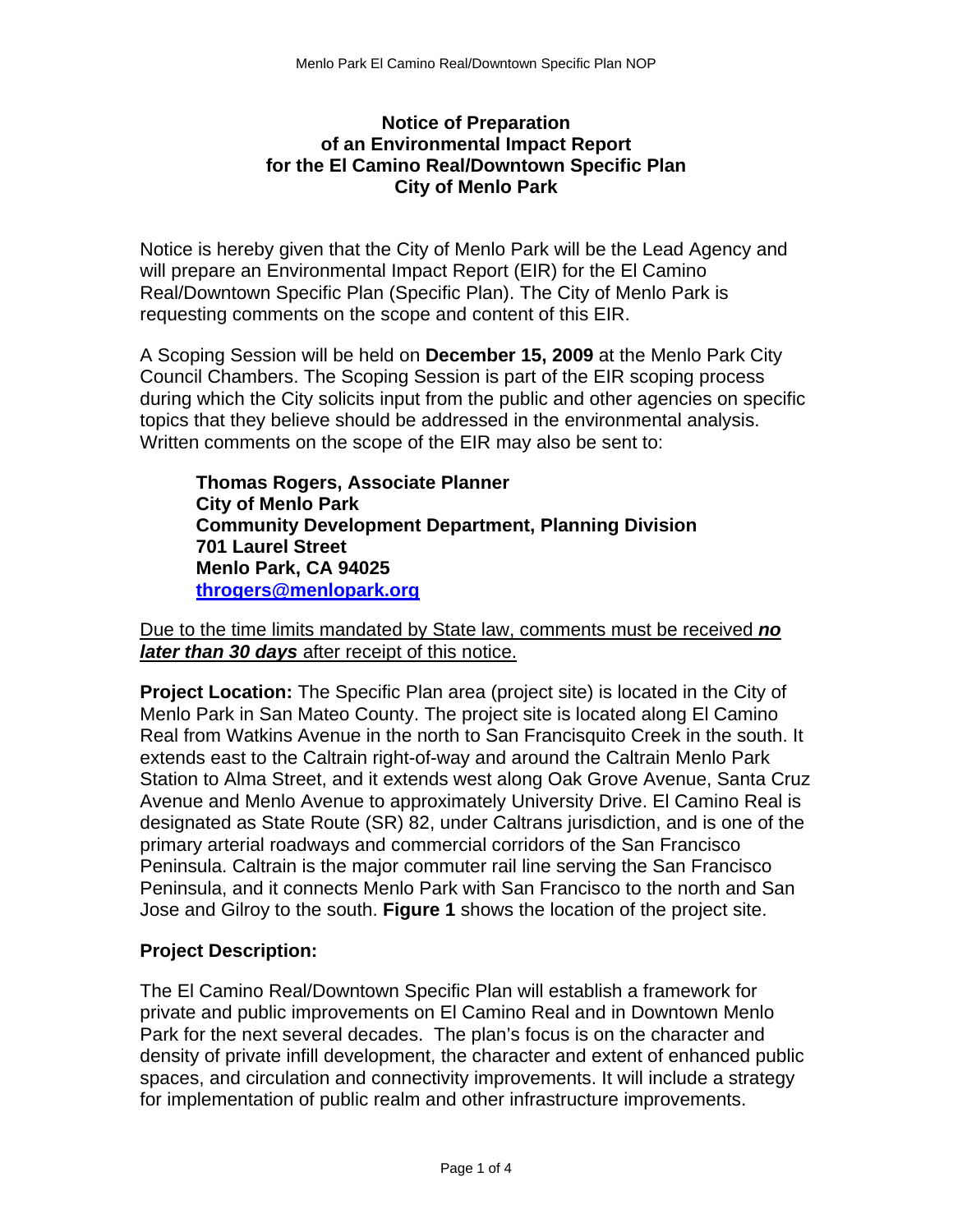The overall intent of the El Camino Real/Downtown Specific Plan is to enhance community life, character and vitality through mixed use infill projects sensitive to the small-town character of Menlo Park, an expanded public realm and improved connections across El Camino Real. The Specific Plan is the result of an extensive community engagement process, and uses as its basis the El Camino Real/Downtown Vision Plan, which was unanimously accepted by the City Council on July 15, 2008. The release of the Draft Specific Plan is currently targeted for early Spring 2010.

As relayed through sample graphics (**Figures 2 and 3**), the Specific Plan will:

- Retain the existing downtown "village" character by keeping buildings consistent with the existing fabric (2-3 stories) and requiring building modulation and upper story step-backs;
- Increase downtown activity, foot traffic and transit use through an enhanced public realm, mixed-use infill projects, including residential uses, and higher densities of development, particularly near the commuter rail station;
- Enhance community life through an integrated network of widened sidewalks, particularly along Santa Cruz Avenue, promenades, pocket parks and public gathering spaces;
- Enhance east-west connectivity, particularly across El Camino Real, through sidewalk extensions and other sidewalk improvements while accommodating through traffic along the arterial corridor, and enhances crossing of the railroad tracks through grade-separated pedestrian and bicycle connections; and
- Afford infill development of empty lots along El Camino Real through increased allowable densities (3-5 stories in station area and west side south of Ravenswood Avenue; 2-3 stories elsewhere) coupled with building modulation and step-back requirements.

**The EIR:** The EIR will be prepared in accordance with the requirements of the California Environmental Quality Act (CEQA) and the CEQA *Guidelines*. The EIR will provide information sufficient to evaluate the proposed Specific Plan and its potential to cause significant effects on the environment; examine methods of reducing environmental impacts; and identify alternatives to the proposed Specific Plan. The EIR will be a program-level EIR of planned public improvements and a maximum future development potential. Future individual projects will be subject to additional environmental review, in particular of sitespecific attributes (such as heritage trees). The EIR will include the following:

- Introduction
- Summary
- Project Description
- Environmental Setting, Impacts, and Mitigation Measures
- Alternatives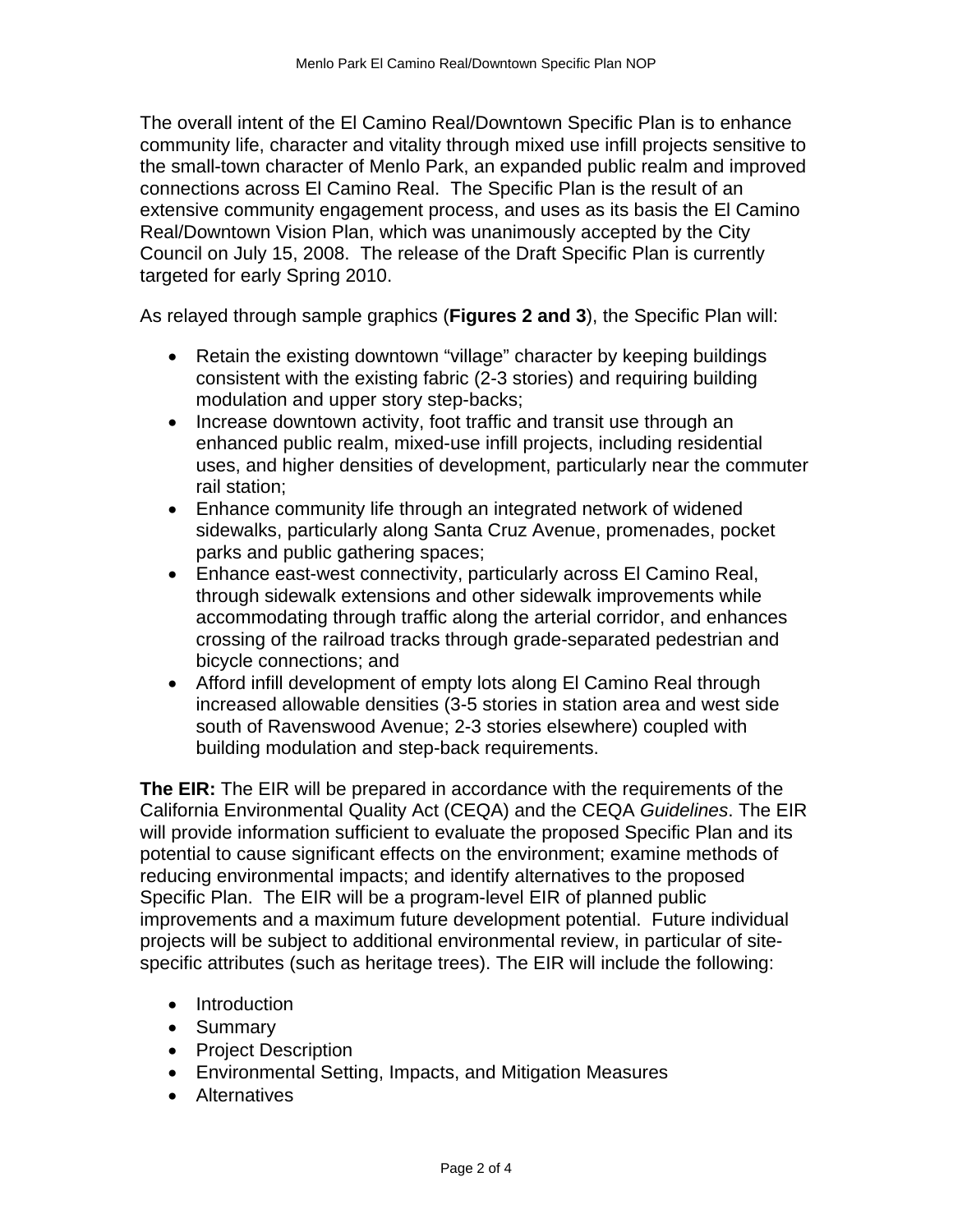- Impact Overview and Growth-Inducing Impacts
- Cumulative Impacts
- Report Preparers

**Probable Environmental Effects:** The EIR will analyze whether the proposed project would have significant environmental effects in the following areas:

- **Aesthetic Resources:** the analysis will discuss the impacts of new development in terms of height and intensity, and the potential for increased light and glare impacts on the existing setting.
- **Air Quality:** the analysis will discuss the local and regional air quality impacts from project related construction and demolition, and impacts from new development and traffic.
- **Biological Resources:** the analysis will discuss the impacts of construction and demolition activities on nesting birds, the general potential for removal of heritage and/or mature trees, and San Francisquito Creek on the southern edge of the project site.
- **Cultural Resources:** the analysis will discuss the impacts of the Specific Plan on known historic buildings, and the potential for construction and demolition activities to disturb archaeological and cultural resources.
- **Geology, Soils, and Seismicity:** the analysis will discuss the potential for construction and demolition activities to expose soils to erosion, and the Specific Plan development to expose people to seismic risk.
- **Greenhouse Gas Emissions:** the analysis will discuss the potential for the Specific Plan to generate greenhouse gases that have a significant impact on the environment, and the potential for conflict with any applicable plan, policy, or regulation adopted for the purpose of reducing emissions of greenhouse gases.
- **Hazardous Materials and Hazards:** the analysis will discuss areas of potential soil or groundwater contamination, and the potential for construction and demolition activities to expose people to hazardous materials.
- **Hydrology and Water Quality:** the analysis will discuss the potential for the Specific Plan development to exceed the capacity of stormwater drainage systems or violate water quality standards or waste discharge requirements. The analysis will also discuss any impacts on San Francisquito Creek and the Atherton Channel.
- **Land Use and Planning Policy:** the analysis will discuss the potential for the Specific Plan to divide an existing community, or conflict with applicable land use policy and plans.
- **Noise:** the analysis will discuss the impacts of noise from construction and demolition activities as well as potential new activities generated by the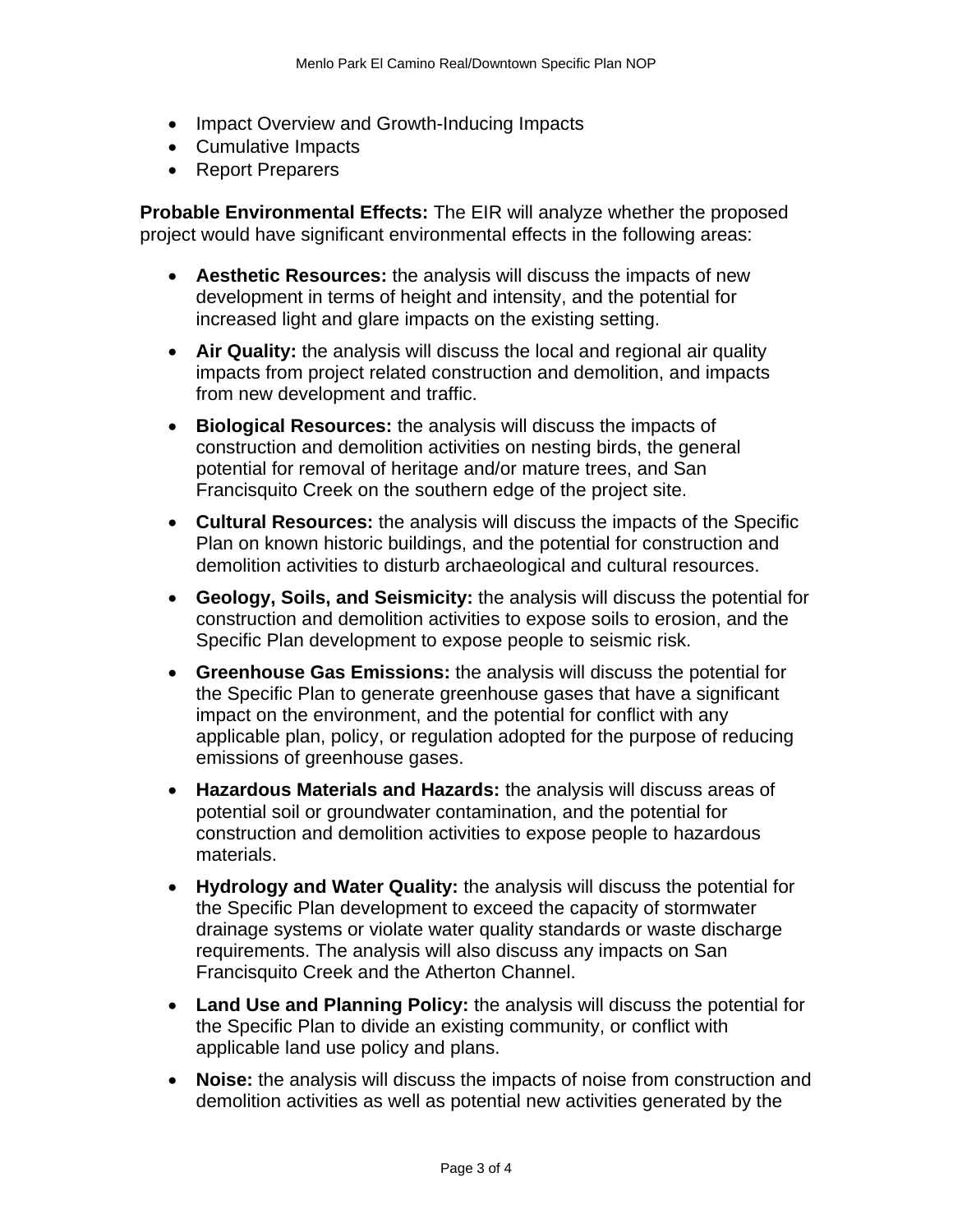Specific Plan development. The analysis will also discuss the impacts of noise from the existing rail operations on the occupants of new development.

- **Population and Housing:** the analysis will discuss the potential for the Specific Plan to induce substantial population growth or displace existing housing, businesses, or people.
- **Public Services and Utilities:** the analysis will discuss the potential for the Specific Plan to result in an increase in public services such as, fire and police protection, solid waste, water supply, and wastewater disposal services.
- **Recreation:** the analysis will discuss the potential for the Specific Plan development to result in an increase in the use of existing recreational facilities to the detriment of those facilities, or the need to create new recreational facilities.
- **Transportation, Circulation and Parking:** the analysis will discuss the impacts of construction traffic and the potential for the Specific Plan development to increase traffic load and capacity on the street system and result in inadequate emergency access or parking capacity. The analysis will review the specific intersections and roadway segments listed in Exhibit A. The analysis will also examine the impacts of the Specific Plan on pedestrian/bicycle activity and transit service.

The Specific Plan is not anticipated to result in significant impacts in the following areas:

- Agricultural Resources
- Mineral Resources

The project site is an urban infill area and the above resources do not exist on the site. Detailed analysis of agricultural and mineral resources will not be included in the EIR.

\_\_\_\_\_\_\_\_\_\_\_\_\_\_\_\_\_\_\_\_\_\_\_\_\_\_ \_\_\_December 8, 2009\_\_\_

Thomas Rogers, Associate Planner **Date** Date City of Menlo Park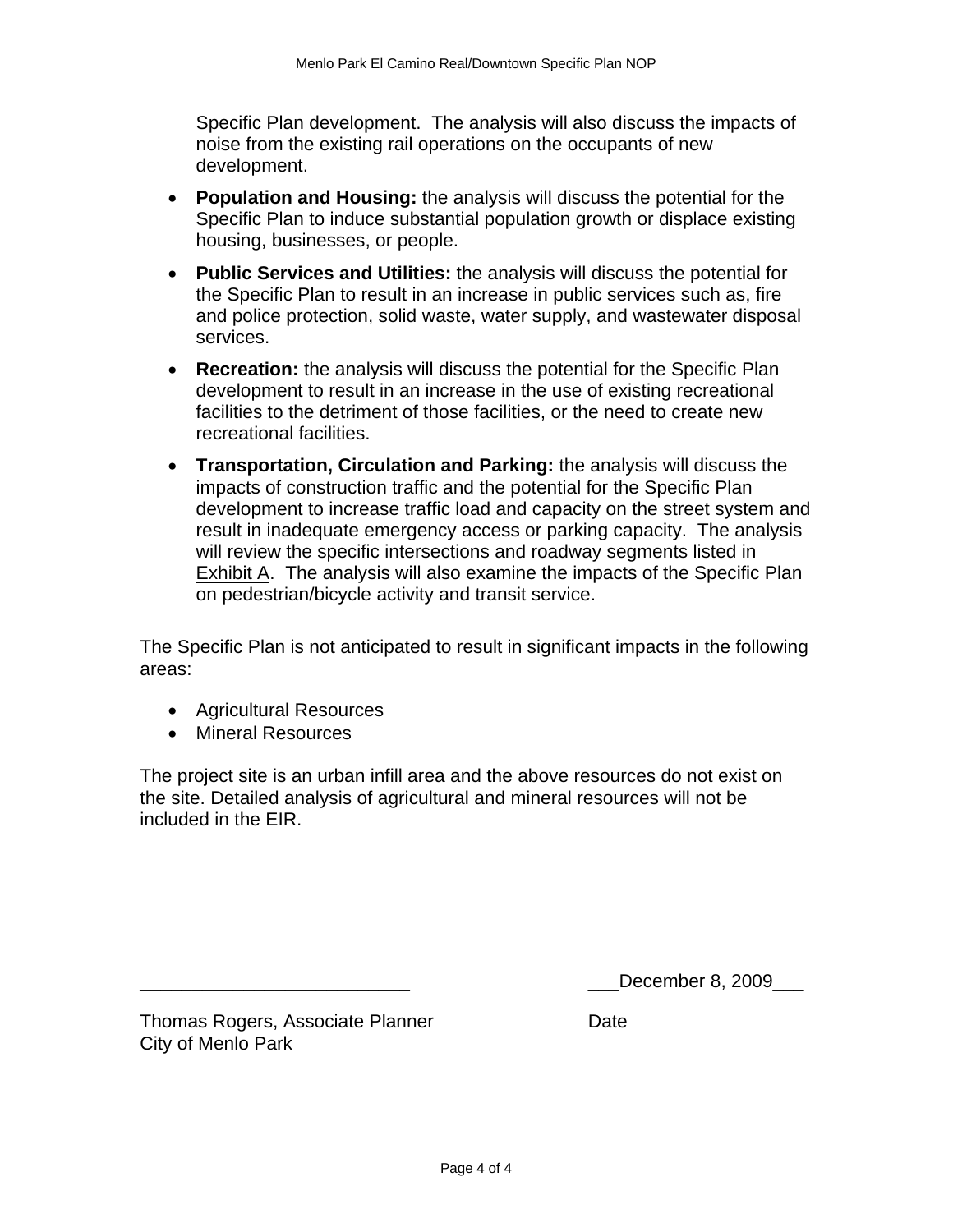

Menlo Park El Camino Real/Downtown Specific Plan EIR . 208581 **Figure 1** Project Location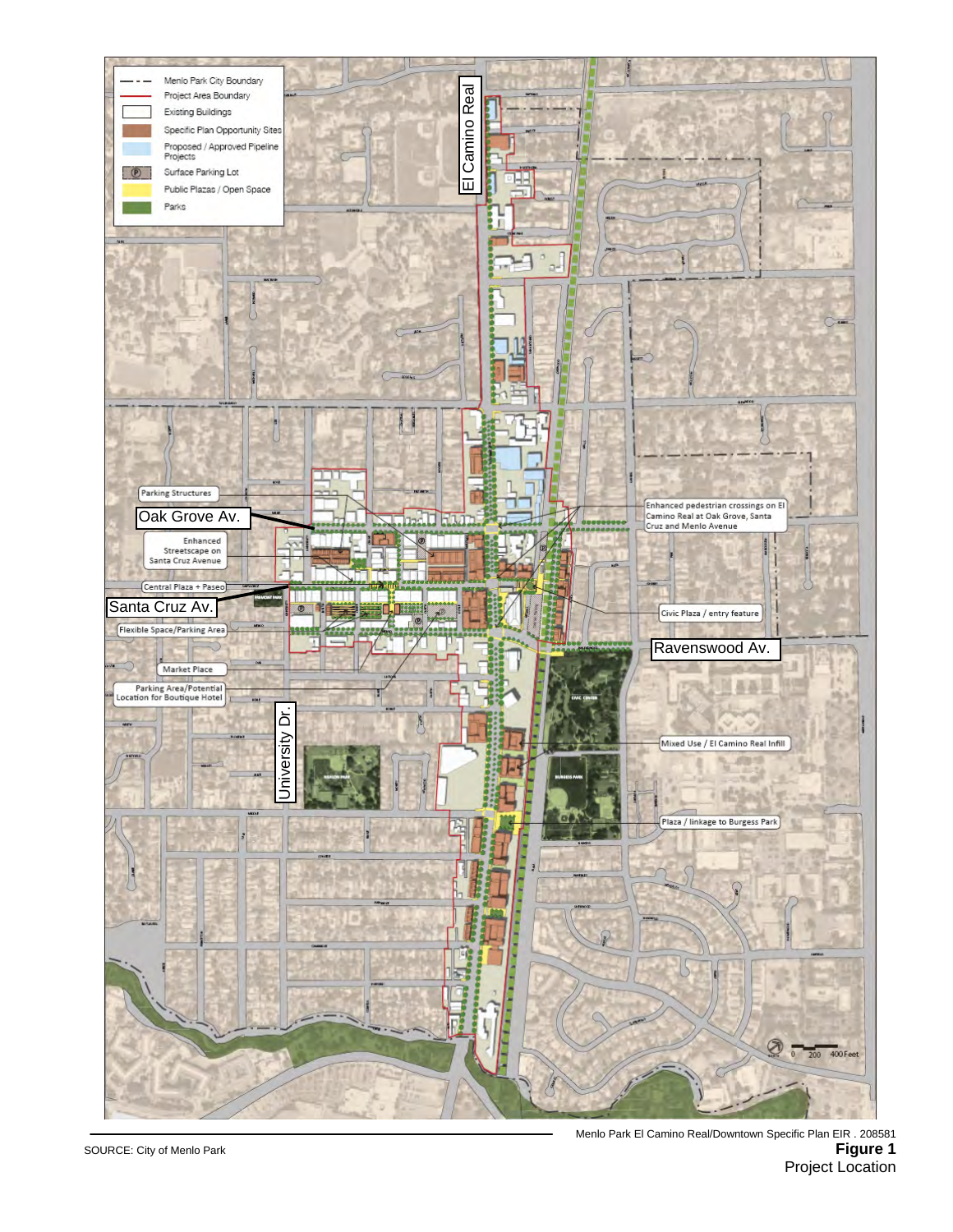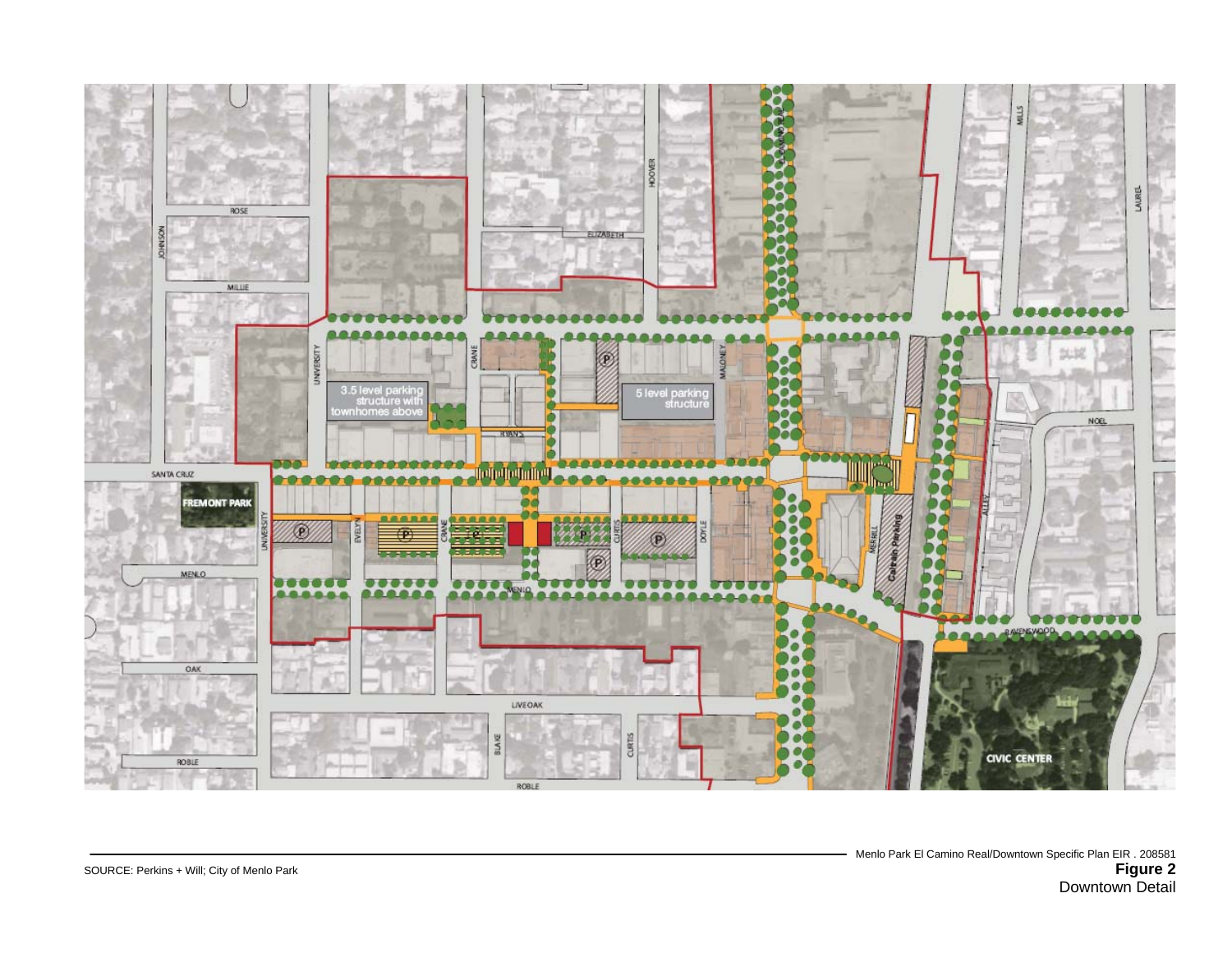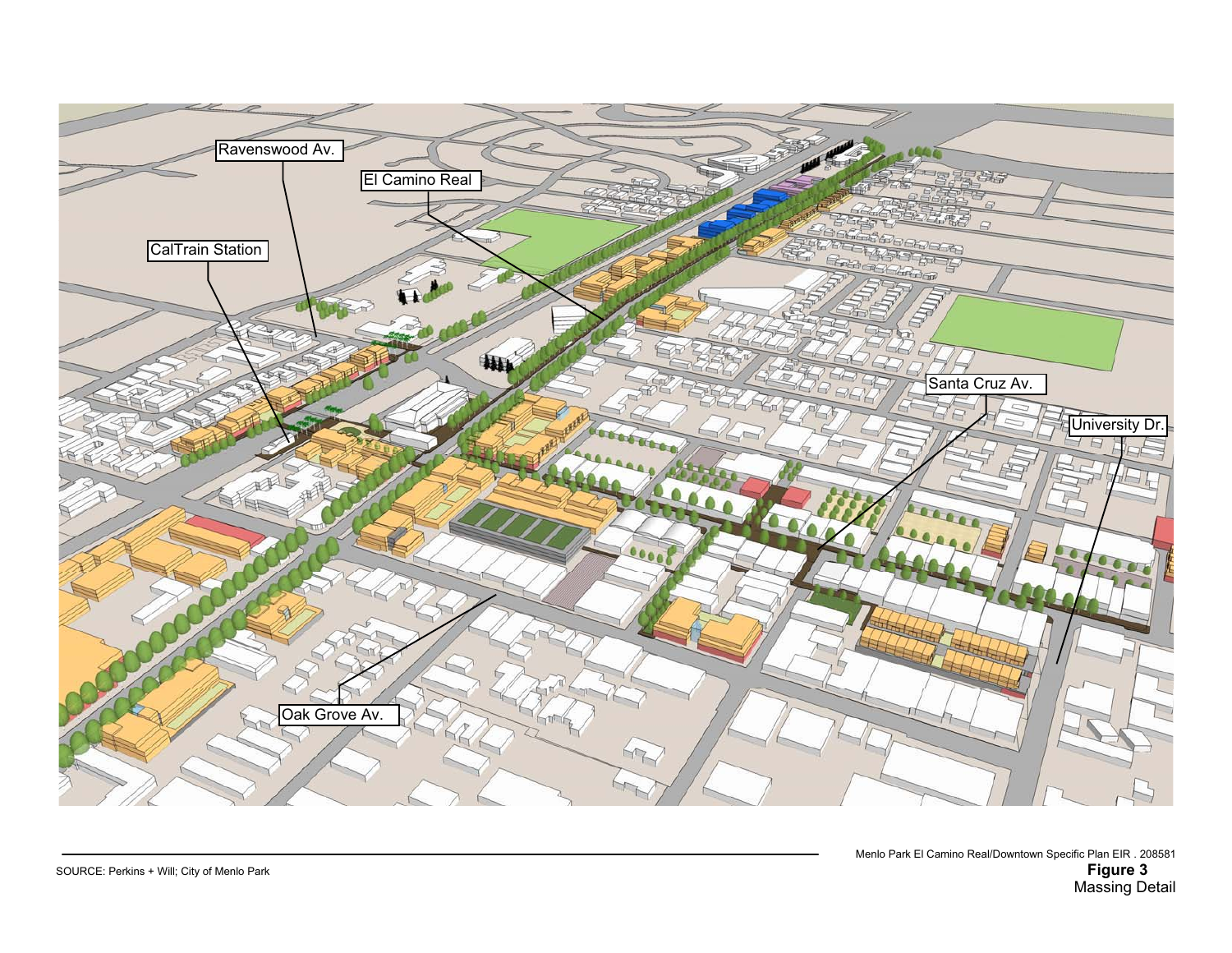| <b>N-S Street</b>         | <b>E-W Street</b>           | <b>Signalized</b>       | <b>Jurisdiction</b>          |
|---------------------------|-----------------------------|-------------------------|------------------------------|
| El Camino Real            | Atherton Ave/Fair Oaks Ln   | Y                       | Caltrans/Atherton            |
| El Camino Real            | <b>Encinal Ave</b>          | Ÿ                       | Caltrans/Atherton/Menlo Park |
| <b>El Camino Real</b>     | Glenwood Ave/Valparaiso Ave | Y                       | Caltrans/Atherton/Menlo Park |
| El Camino Real            | Oak Grove Ave               | Ÿ                       | Caltrans/Menlo Park          |
| El Camino Real            | Santa Cruz Ave              | $\overline{Y}$          | Caltrans/Menlo Park          |
| El Camino Real            | Menlo Ave/Ravenswood Aves   | Y                       | Caltrans/Menlo Park          |
| El Camino Real            | Roble Ave                   | $\overline{Y}$          | Caltrans/Menlo Park          |
| El Camino Real            | Middle Ave                  | Υ                       | Caltrans/Menlo Park          |
| El Camino Real            | Cambridge Ave               | Ÿ                       | Caltrans/Menlo Park          |
| El Camino Real            | Sand Hill Rd                | Y                       | Caltrans/Palo Alto           |
| Laurel St                 | Oak Grove Ave               | Ý                       | Menlo Park                   |
| <b>Laurel St</b>          | Ravenswood Ave              | Ý                       | Menlo Park                   |
| <b>University Dr</b>      | Valparaiso Ave              | Ý                       | Menlo Park/Atherton          |
| <b>University Dr</b>      | Oak Grove Ave               | $\mathsf{N}$            | Menlo Park                   |
| <b>University Dr</b>      | Santa Cruz Ave              | Ý                       | Menlo Park                   |
| <b>University Dr</b>      | Santa Cruz Ave              | N                       | Menlo Park                   |
| <b>University Dr</b>      | Menlo Ave                   | N                       | Menlo Park                   |
| Middlefield Rd            | Marsh Rd                    | Y                       | Atherton                     |
| Middlefield Rd            | <b>Encinal Ave</b>          | N                       | Atherton                     |
| Middlefield Rd            | Glenwood Ave/Linden Ave     | N                       | Atherton                     |
| Middlefield Rd            | Oak Grove Ave               | Ÿ                       | Atherton                     |
| Middlefield Rd            | Ravenswood Ave              | Ÿ                       | Menlo Park/Atherton          |
| Middlefield Rd            | Ringwood Ave                | Ÿ                       | Menlo Park/Atherton          |
| Middlefield Rd            | Linfield Dr                 | N                       | Menlo Park                   |
| Middlefield Rd            | Willow Rd                   | Y                       | Menlo Park                   |
| Gilbert Ave               | Willow Rd                   | Ý                       | Menlo Park                   |
| Coleman Ave               | Willow Rd                   | Y                       | Menlo Park                   |
| Durham St                 | Willow Rd                   | Y                       | Menlo Park                   |
| <b>Bay Rd</b>             | Willow Rd                   | $\overline{\mathsf{Y}}$ | Caltrans/Menlo Park          |
| Bay Rd                    | Marsh Rd                    | Y                       | Menlo Park                   |
| Florence St/Bohannon Dr   | Marsh Rd                    | Y                       | Menlo Park                   |
| Scott Dr                  | Marsh Rd                    | Υ                       | Menlo Park                   |
| Orange Ave/Santa Cruz Ave | Avy Ave/Santa Cruz Ave      | N                       | Menlo Park                   |
| Santa Cruz Ave/Alpine Ave | Sand Hill Rd                | Y                       | Menlo Park                   |